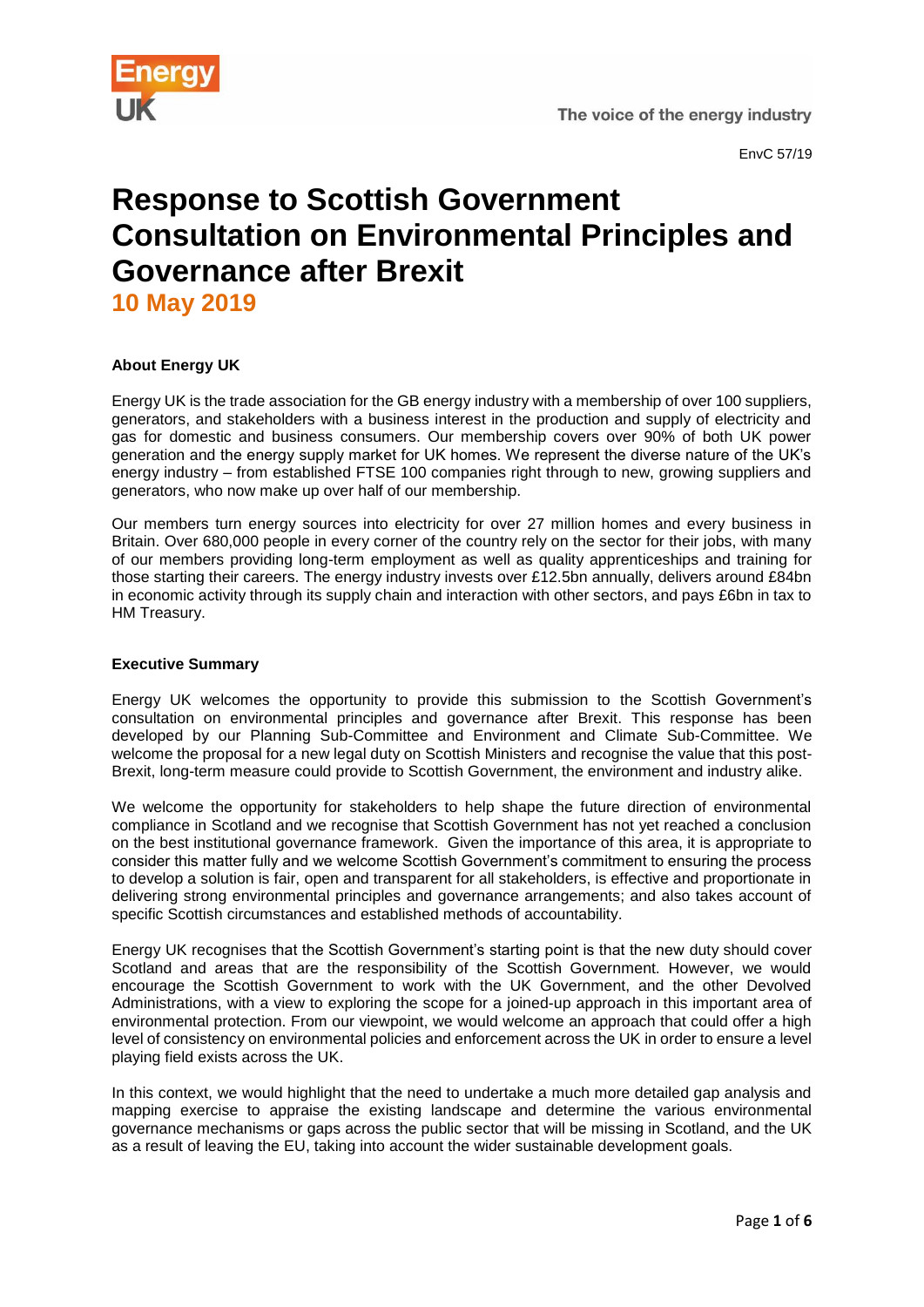

EnvC 57/19

Moreover, there will need to be further engagement with stakeholders to inform and test the adequacy of this exercise. A key objective of such a mapping exercise will be to ensure that the responsibilities and regulatory powers to be taken on by any new governance arrangements do not replicate and/or overlap with the existing environmental responsibilities and regulatory powers of other public bodies such as SEPA, SNH and Marine Scotland. In addition, the new duty's operation should not overlap, but work in harmony, with the existing regulatory framework including Scotland's National Performance Framework.

We would be happy to discuss any of the points made in further detail with Scottish Government or any other interested party if this is considered to be beneficial. Our responses to selected questions are set out below.

### **Response to Questions**

#### **Question 1: Do you agree with the introduction of a duty to have regard to the four EU environmental principles in the formation of policy, including proposals for legislation, by Scottish Ministers?**

Yes, Energy UK supports the Scottish Government's proposal to address the loss of legal force for the EU environmental principles through a new legal duty on Scottish Ministers to have regard to EU environmental principles in the development of policies and legislation. We support the wider aim to match, as close as possible, the current effect of the principles on Scottish environmental policy and law.

We warmly welcome the proposal to bring forward a high-level policy statement to guide interpretation and application of the environmental principles and the new duty and consider it appropriate that this statement should have a statutory basis and be refreshed to take account of changing policy direction especially within EU.

We recognise that the Scottish Government's starting point is that the new duty should cover Scotland and areas that are the responsibility of the Scottish Government. However, we would encourage the Scottish Government to work with the UK Government, and the other Devolved Administrations, with a view to exploring the scope for a joined-up approach in this important area of environmental protection. From our viewpoint, we would welcome an approach that could offer a high level of consistency on environmental policies and enforcement across the UK in order to ensure a level playing field exists across the UK.

We would also welcome further clarification on the future interaction with the new Office of Environmental Protection proposed by UK Government, in particular whether the Scottish Government and the devolved administrations choose to give regard or align with the remit of the Office for Environmental Protection.

#### **Question 2: Do you agree that the duty should not extend to other functions exercised by Scottish Ministers and public authorities in Scotland?**

Energy UK agrees that the duty should only apply to the formation of policy and draft legislation by the Scottish Government and not to the exercise of powers and functions by the Scottish Government and other public authorities.

It is imperative that the Government avoids creating overlapping responsibilities between the new duty and the existing regulatory environment. Double regulation will have a negative impact on the operating environment for the UK energy industry.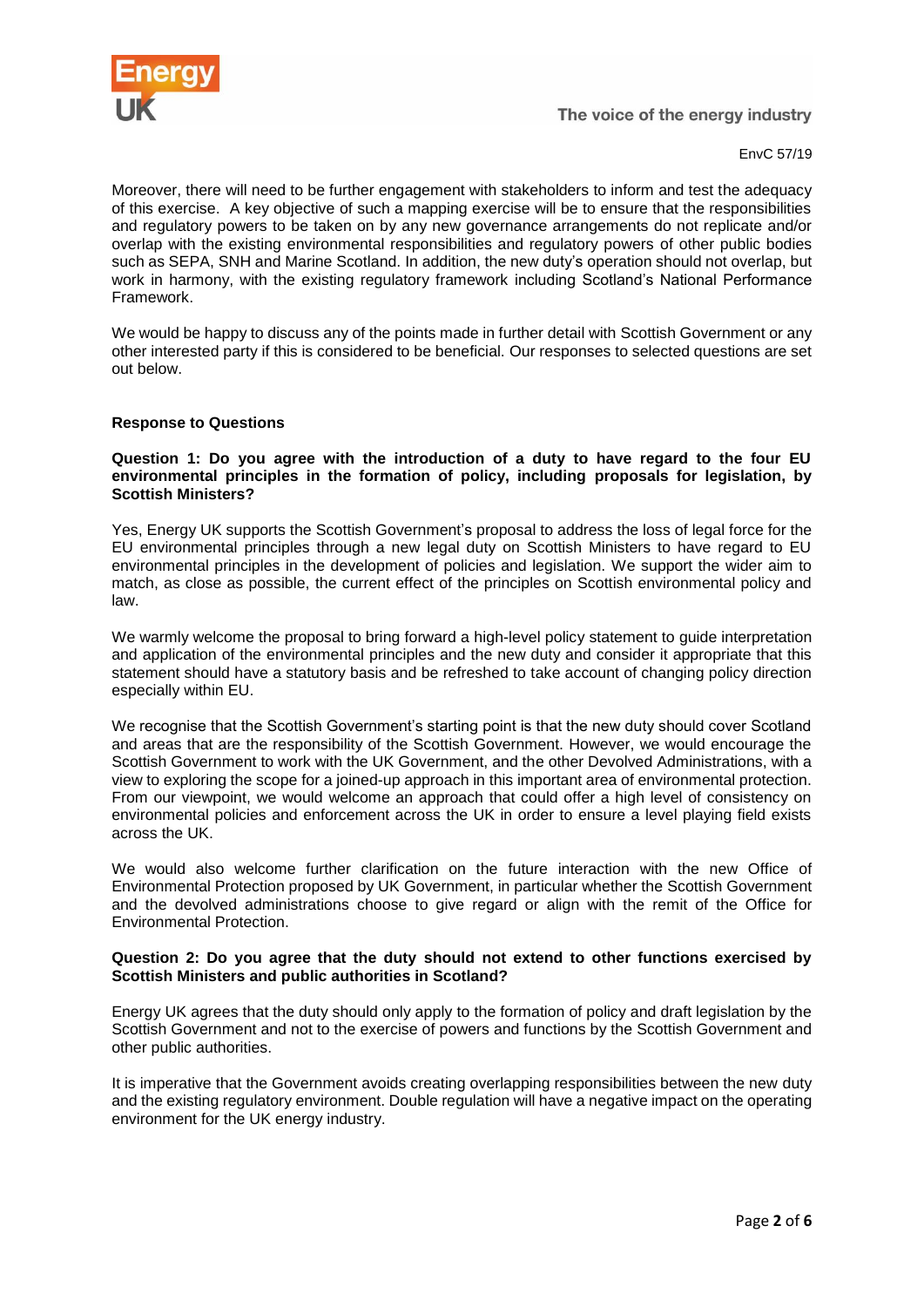

1

EnvC 57/19

Our members have concerns regarding the proposal that the duty would extend to cover issues relating to alleged failure by Government authorities. It is vital that the remit of the duty is to hold Scottish Government to account, consistent with the current role of the European Commission. If "other authorities" such as local authorities or SEPA, are placed within the scope of the duty either directly or indirectly, this arrangement should only replicate the current situation and reflect the existing duties already placed upon public agencies. If left unchecked. there is a significant risk of creating 'double regulation' whereby existing regulatory decisions and processes are undermined which, in turn, could increase regulatory uncertainty and risk with a resulting negative impact on investment.

#### **Question 3: Do you agree that a new duty should be focused on the four EU environmental principles? If not, which other principles should be included and why?**

As the UK leaves the European Union (EU), Energy UK supports the continuation of a high level of environmental standards across all areas of the UK, with strong enforcement in practice. The incorporation of environmental principles into this new duty could help to deliver this outcome.

However, many industry sectors (including the energy sector) have previously faced challenges from disproportionate environmental regulation, in which very onerous obligations are placed on an operator for little or no environmental benefit in practice. These issues often arise from a mechanical and simplistic application of environmental principles in decisions on regulation and planning, without sufficient account being taken of context, proportionality or costs and benefits.

Consequently, we would like to highlight some key guiding rules for the application of environmental principles in policy-making:

- An environmental principle cannot be considered in isolation from other principles or from wider regulatory principles.
- Environmental principles act as guidance to policy-making, not as absolute or prescriptive rules.
- No single environmental principle should be considered to have over-riding primacy over other principles or wider social and economic considerations.

We consider a policy statement to be essential for the effective implementation and application of the environmental principles.

However, in line with our comments above, we consider it essential for principles of best practice for the development of policy and regulation to be also added to the set. Without these, policymakers will not have an integrated approach to the application of principles in the formation of policy.

We consider the following key principles of best practice to be the most important to underpin future environmental policy-making:

- Evidence-based regulation principle Decisions should be based on the best available scientific evidence.
- Risk-based regulation principle Decisions should be based on an assessment of the risk to the environment.
- Proportionality of action principle Decisions on actions should be based on an assessment of the full set of costs and benefits of a policy or regulatory proposal.

These are illustrative definitions of these key principles. We recommend that the definitions are developed further as part of the preparation of the duty and accompanying policy statement. UK regulators have previously implemented a number of "Better Regulation" initiatives, although these have since been discontinued. In Scotland, SEPA's draft Strategic Infrastructure (Transport and Utilities) Sector Plan<sup>1</sup> demonstrates a more integrated and whole-systems approach to regulation so as to

<sup>1</sup> SEPA (2018) Draft Strategic Infrastructure (Transport and Utilities) Sector Plan. Available [here:](https://consultation.sepa.org.uk/sector-plan/strategic-infrastructure-transport-utilities/) <https://consultation.sepa.org.uk/sector-plan/strategic-infrastructure-transport-utilities/>.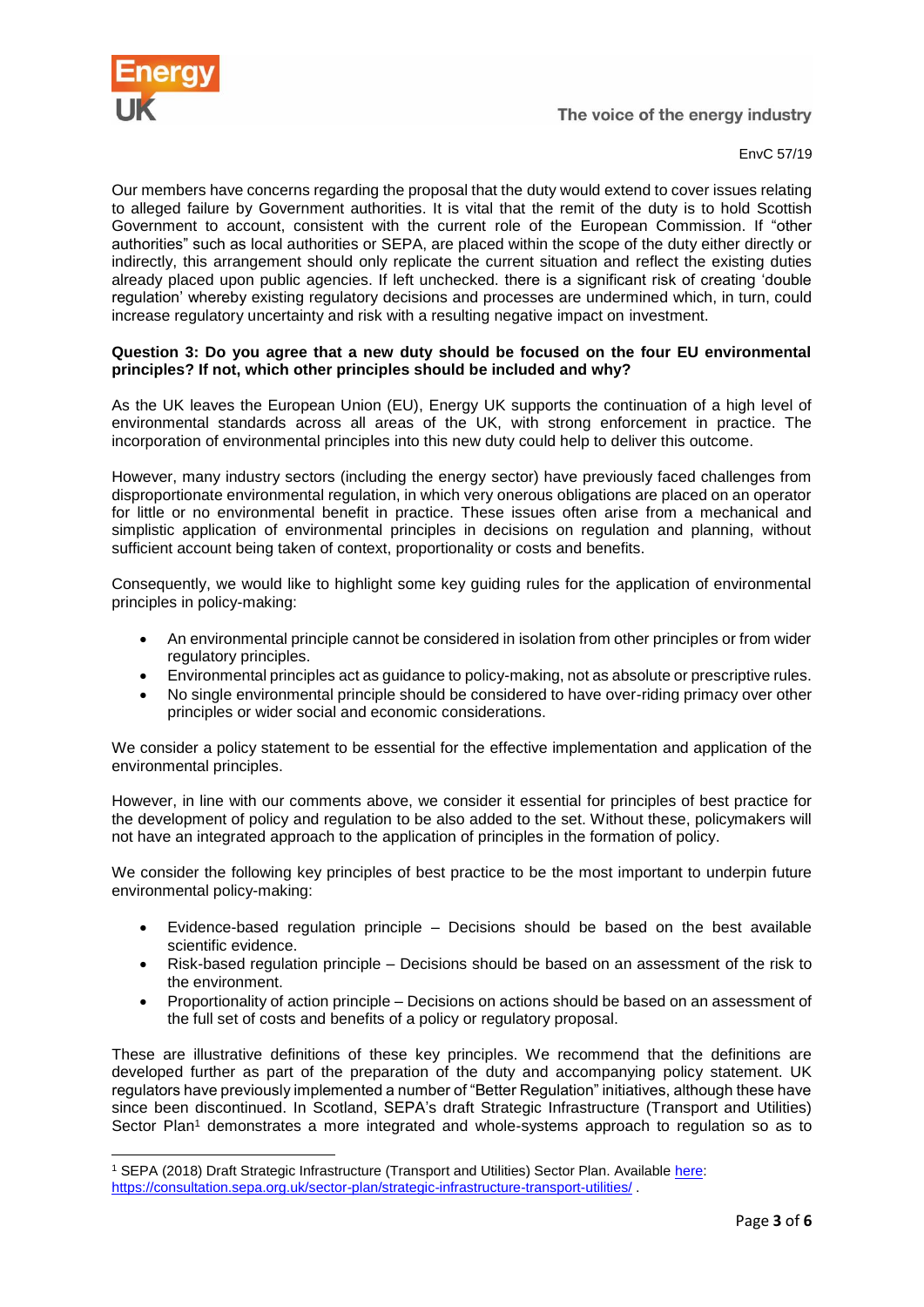

support sustainable practices, strong environmental performance and innovation. We consider these example initiatives to be a useful reference in developing best practice principles for regulation.

#### **Question 4: Do you agree there should be an associated requirement for a policy statement which would guide the interpretation and application of a duty, were one to be created?**

Energy UK agrees with the proposals for a policy statement to accompany the duty on environmental principles and guide its interpretation and application. A high-level policy statement could set out more detailed explanation of how the prescribed environmental principles should be interpreted and applied. This approach will allow for the policy statement to be reviewed and updated over time in light of new scientific or legal information as necessary. We recognise that it is important that the policy statement is informed by the latest scientific and legal knowledge, as well as engagement with stakeholders, and, accordingly, we would suggest that there be a requirement for full consultation on the draft statement and any future changes to it.

We consider that this approach would help to deliver upon the Scottish Government's commitment to maintaining high environmental standards and presents the prospect of a high degree of stability and longer-term certainty in respect of the principles underlying Scotland's future environmental protection regime.

In the past, the energy sector has faced challenges from disproportionate environmental regulation without sufficient account being taken of context, proportionality or costs and benefits. For this reason, in our view, both the new duty and policy statement on environmental principles should be considered with great care. In particular, the key principles of best practice should be included alongside the list of environmental principles.

It is also important that the policy statement is informed by the latest scientific and legal knowledge, as well as engagement with stakeholders, and, accordingly, we would suggest that there be a requirement for full consultation on the draft statement and any future changes to it.

### **Question 5: What do you think will be the impact of the loss of engagement with the EU on monitoring, measuring and reporting?**

We would appreciate greater clarity on the options for Scotland's ongoing relationship with the European Environment Agency (EEA) and its members after the UK exits the EU. We consider it valuable to understand what the process for becoming a 'cooperating country' would entail.

While the UK's exit from the EU could provide some opportunities to simplify Scotland's environmental reporting activities, this could come at the cost of no longer being able to compare ourselves with the EU on a like-for-like basis or share information effectively.

### **Question 6: What key issues would you wish a review of reporting and monitoring requirements to cover?**

We share the concerns raised in the consultation document around the subsequent deficit brought about by the loss of EU institutions' role in terms of providing a framework for monitoring, measuring and reporting on environmental outcomes as well as sharing expertise toward developing guidance and advice on best practice. We would therefore welcome efforts to investigate how best to bridge the gap and sustain relationships in the longer-term, especially in relation to transboundary environmental issues and international agreements.

### **Question 7: Do you think any significant governance issues will arise as a result of the loss of EU scrutiny and assessment of performance?**

Energy UK recognises that external scrutiny of Scotland's environmental regime, by other Member States and EU institutions, will be lost following Brexit. It will be fundamental to the future credibility of Scotland's environmental framework that it remains subject to the scrutiny of its peers in some form.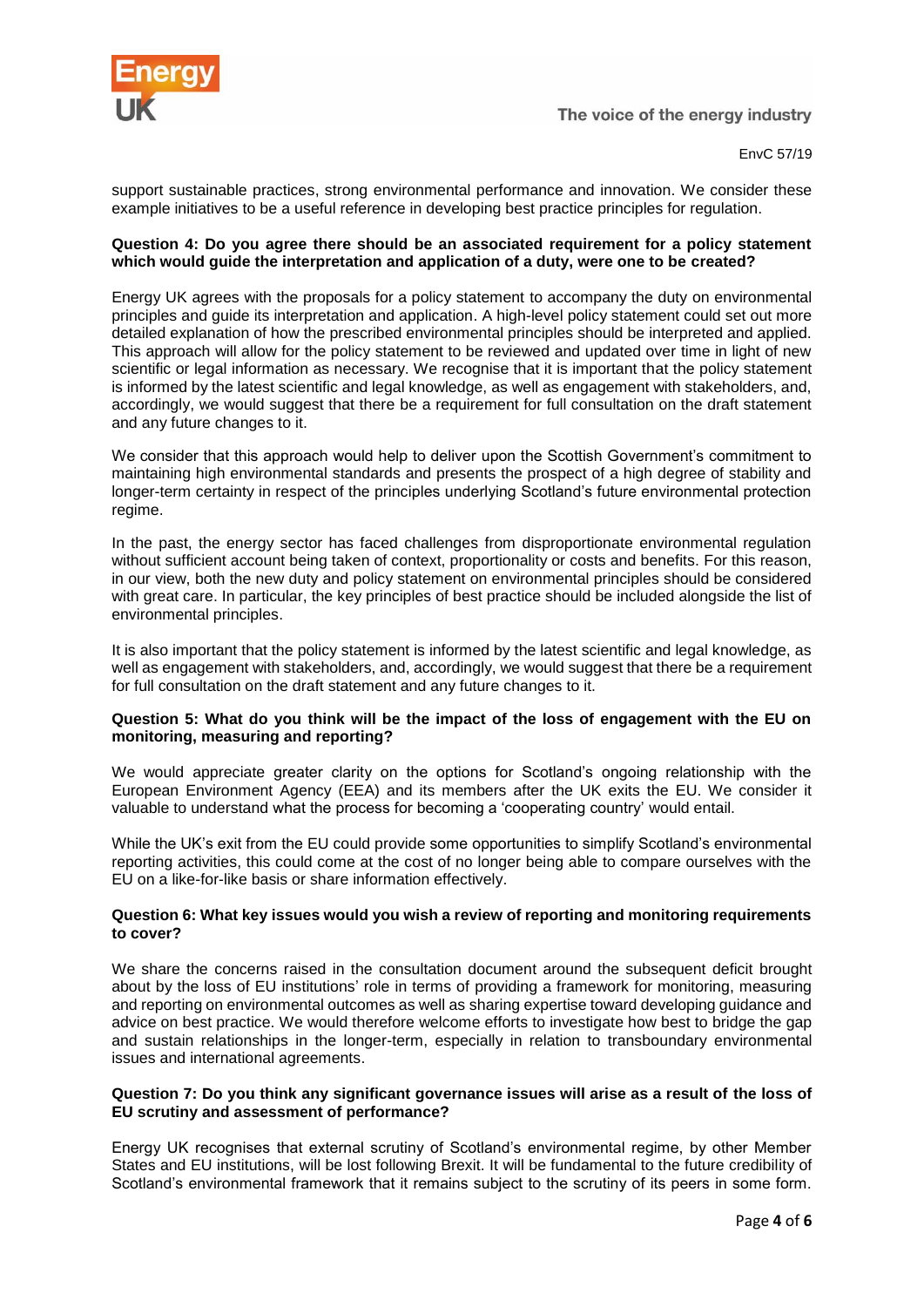

EnvC 57/19

We therefore welcome the Scottish Government's consideration of how it intends to replicate such influential external scrutiny and transparency.

Following the decision to leave the EU, it is essential that we maintain a high level of environmental protection during and after exit. We consider that a new body could help to ensure this happens in Scotland through addressing the potential gaps in environmental protection left by leaving the EU. A detailed and public gap analysis of the institutional deficit following the UK's exit from the EU should be undertaken so as to ensure that any new body does not replicate the work of existing institutions and instead takes over the responsibilities previously held by European institutions.

Energy UK is concerned that there is potential for the creation of a further means of scrutinising government (alongside a number of existing bodies with existing scrutinising responsibilities such as Scottish Parliament and the Scottish Information Commissioner) to lead to duplication, overlap and an additional regulatory burden on business for no corresponding improvement in environmental outcomes. In considering the scope of any new governance framework we would suggest the following clear tests are used to determine the appropriate scope:

- For each potential role in scrutiny and assessment of performance the body covers, is there a clearly identified gap, either now or post-Brexit?
- What are the implications of that gap in practice, in terms of environmental outcomes?
- Did the European Commission (EC) or other EU body previously have this scrutiny role?
- If not, is there a clear reason why a new body now needs to take on this role?
- If these functions are essential, then shouldn't there be an existing body be able to deliver them?

Our view is that any new governance framework designed using a more challenging, structured approach based on a gap analysis will minimise the risks of duplication and overlap and result in a more focused and efficient new body.

#### **Question 9: Which policy areas should be included within the scope of any scrutiny arrangements?**

We consider the policy areas listed in paragraph 72 of the consultation document to be appropriate, however Energy UK would appreciate the opportunity to revisit this as the direction of travel and scope of the principles and associated statement become clear.

It is also imperative that Scottish Government avoids creating overlapping responsibilities between any new scrutiny arrangements and the existing regulatory environment. Double regulation will have a negative impact on the operating environment and investment for the energy industry in Scotland.

In the same way that the CCC comments on the Clean Air Strategy or Clean Growth Strategy, we would expect the new arrangements to scrutinise, advise and report on the delivery of key environmental policies. That being said, we do not support the consultation's proposal that any new scrutiny arrangements cover matters related to climate change. We consider the nature of climate change impacts to be fundamentally different to other kinds of impacts on the environment.

Climate change impacts are global in nature, long term and not linked to particular sources of greenhouse gas emissions. Environmental impacts are generally of shorter duration and can be linked to regional, national and local scales of the source-pathway-receptor impact chain. The instruments to deliver climate change policy objectives are qualitatively different to those deployed to enforce environmental law. Consequently, a separate approach to climate change is appropriate.